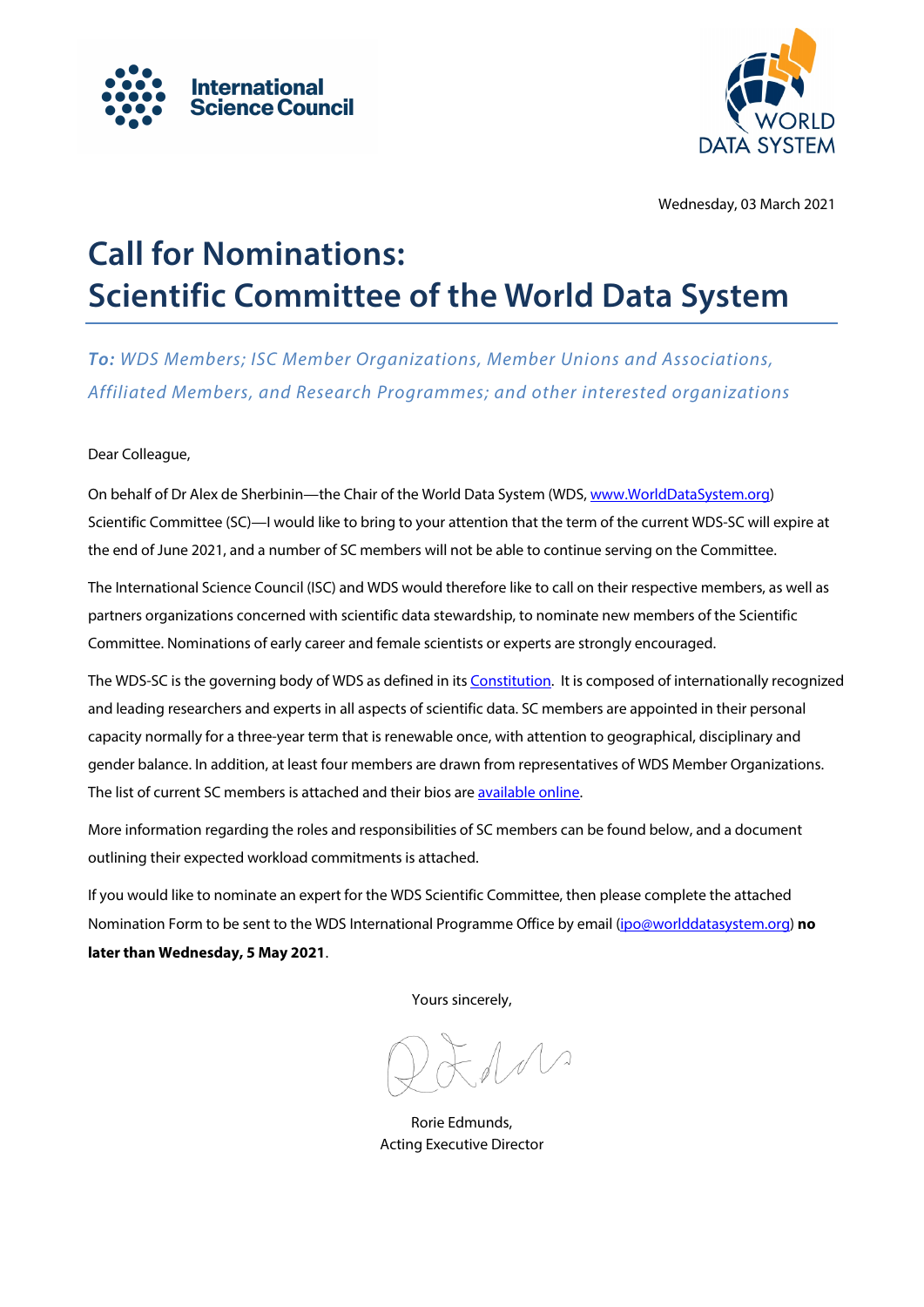



## **Roles of Scientific Committee Members**

- To ensure that WDS supports ISC's mission and objectives.
- To define, develop and prioritize plans for WDS.
- To establish and oversee the review of existing and new WDS Members.
- To establish and maintain a mechanism for oversight of WDS activities.
- To facilitate cooperation and integration with relevant national, regional, and international programmes, organizations, and institutions.
- To mobilize funds for the implementation of WDS and for related activities of the SC and of WDS Working Groups.
- To publicize and promote the activities of WDS.

## **Responsibilities of Scientific Committee Members**

- Attend face-to-face meetings up to twice a year (travel support is provided by the WDS International Programme Office), as well as monthly web conferences.
- Represent WDS at relevant meetings around the world.
- Guide and convene WDS Working Groups and appropriate work plans.
- Assist in mobilizing financial and human resources for WDS.

### **Nomination Procedure**

- 1) All nominating bodies are requested to submit a completed **Nomination Form** (attached) to the WDS International Programme Office by **email a[t ipo@worlddatasystem.org](mailto:ipo@worlddatasystem.org) no later than Wednesday, 5 May**. Exceptionally, nominations may be accepted from interested individuals who feel they have the qualities and experience to serve on the WDS-SC. In this case, a short cover letter should be addressed to the Chair, Dr Alex de Sherbinin, stating your interest and how you could contribute to the work of the WDS-SC.
- 2) The Chair of the WDS-SC and the Executive Director will review all materials and will prioritize the nominees according to their complementarity of the present WDS-SC. This prioritization will be submitted to ISC.
- 3) ISC will review the proposed ranking and appoint the individuals to serve on the Scientific Committee. Successful nominees will thus be invited to join the WDS-SC. The three-year term of the new Committee Members will start from July 2021.

**International Programme Office**

#### **Scientific Committee**

*Acting Executive Director:* Rorie Edmunds. *Senior Advisor:* Takashi Watanabe. *Administrative Officer:* Yuko Nikaido. *Communications Officer:* Kumi Honda.

*Chair*: Alex de Sherbinin (USA). *Vice-chairs*: Ingrid Dillo (The Netherlands), Elaine Faustman (USA). *Members*: David Castle (Canada), Aude Chambodut (France), Aminata Garba (Rwanda), Isabelle Gärtner-Roer (Switzerland), Toshihiko Iyemori (Japan), Claudia Medeiros (Brazil), Marc Nyssen (Belgium), Ioana Popescu (The Netherlands), Juanle Wang (China). *ECR Network Representative*: Lianchong Zhang (China). *Ex officio*: Heide Hackmann (ISC), Yasuhiro Murayama (NICT), Benoît Pirenne (ONC).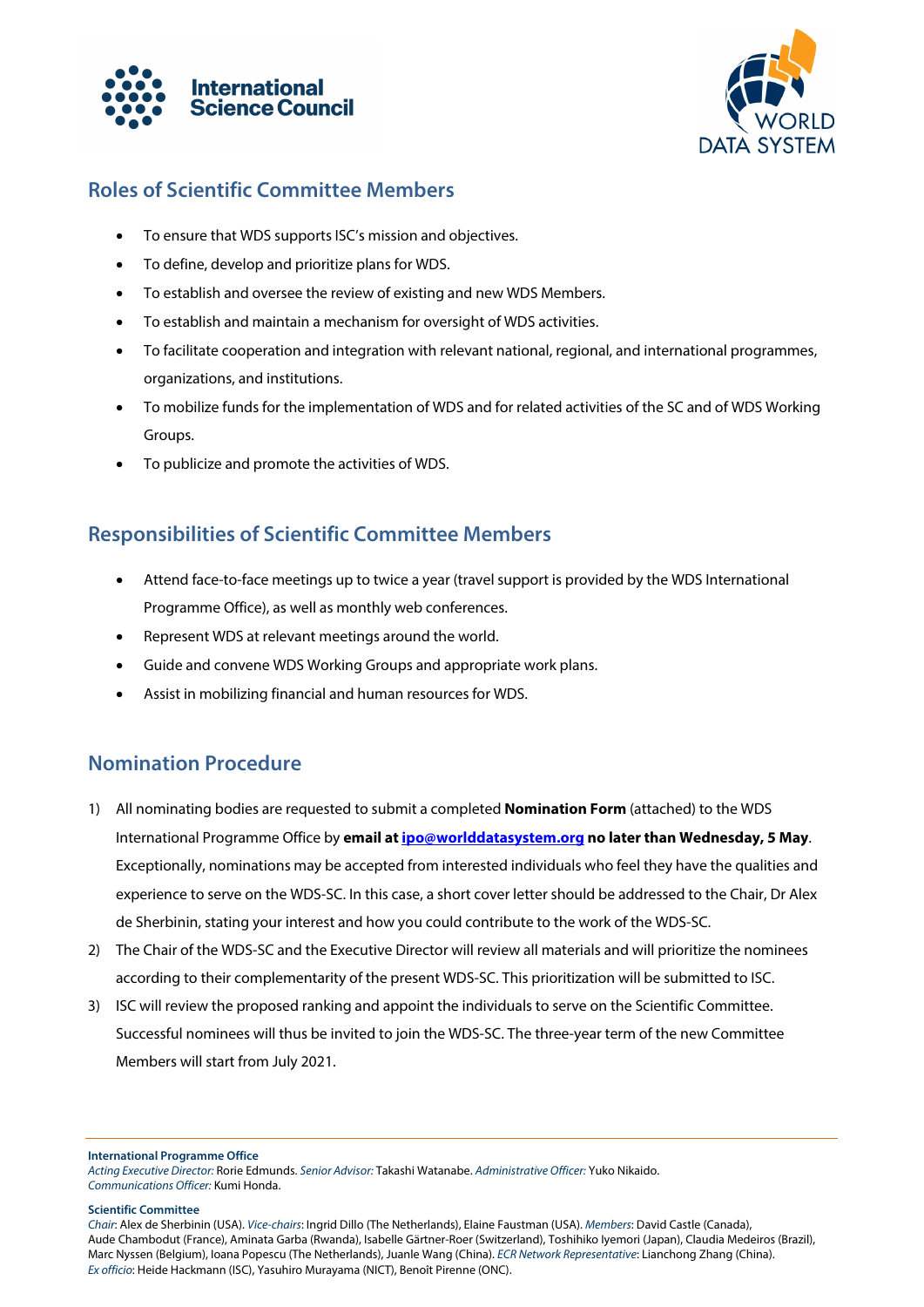



## **World Data System Scientific Committee (WDS-SC)** 2018–2021

#### **Chair: Dr Alexander de Sherbinin**

*(2nd term: 1 July 2018–30 June 2021)* Center for International Earth Science Information Network, Columbia University, P.O. Box 1000, Palisades, NY 10964 United States Tel. +1 845 365 8936 Email[. adesherbinin@ciesin.columbia.edu](mailto:adesherbinin@ciesin.columbia.edu)

#### **Vice Chair: Dr Ingrid Dillo**

*(2nd term: 1 July 2018–30 June 2021)* Data Archiving and Networked Services, Anna van Saksenlaan, 51, 2593 HW Den Haag The Netherlands Tel. +31 7 034 94 450 Email[. ingrid.dillo@dans.knaw.nl](mailto:ingrid.dillo@dans.knaw.nl)

#### **Vice Chair: Professor Elaine Faustman**

*(2nd term: 1 July 2018–30 June 2021)* University of Washington, Box: 354695, 4225 Roosevelt Way NE, Seattle, WA 98105 United States Tel. +1 206 685 2269 Email[. faustman@uw.edu](mailto:faustman@uw.edu)

#### **Professor David Castle**

*(1st term: 1 February 2020–30 June 2021)* School of Public Administration, Gustavson School of Business, University of Victoria, PO Box 1700 STN CSC, Victoria BC V8W 2Y2 Canada Tel. +1 250 418 0840 Email. dcastle@uvic.ca

#### **Professor Aude Chambodut**

*(2nd term: 1 July 2018–30 June 2021)* Ecole et Observatoire des Sciences de la Terre, 5 rue René Descartes, 67084 Strasbourg Cedex, France Tel. +33 3 68 85 00 81 Email[. aude.chambodut@unistra.fr](mailto:aude.chambodut@unistra.fr)

#### **Dr Aminata Garba**

*(1st term: 1 February 2020–30 June 2021)* Carnegie Mellon University – Africa, Regional ICT Center of Excellence Bldg, Kigali Innovation city - Bumbogo Kigali Rwanda Tel. + 250 781 520 472 Email. aminata@ece.cmu.edu

#### **Dr Isabelle Gärtner-Roer**

*(2nd term: 1 July 2018–30 June 2021)* World Glacier Monitoring Service, Department of Geography, University of Zurich, Winterthurerstr. 190, 8057 Zurich Switzerland Tel. +41 446 355 139 Email[. isabelle.roer@geo.uzh.ch](mailto:isabelle.roer@geo.uzh.ch)

#### **Professor Toshihiko Iyemori**

*(2nd term: 1 July 2018–30 June 2021)* WDC for Geomagnetism, Kyoto, Graduate School of Science, Kyoto University, Kitashirakawaoiwakecho, Sakyo-ku, Kyoto 606-8502 Japan Tel. +81 75 753 3949 Email[. iyemori@kugi.kyoto-u.ac.jp](mailto:iyemori@kugi.kyoto-u.ac.jp)